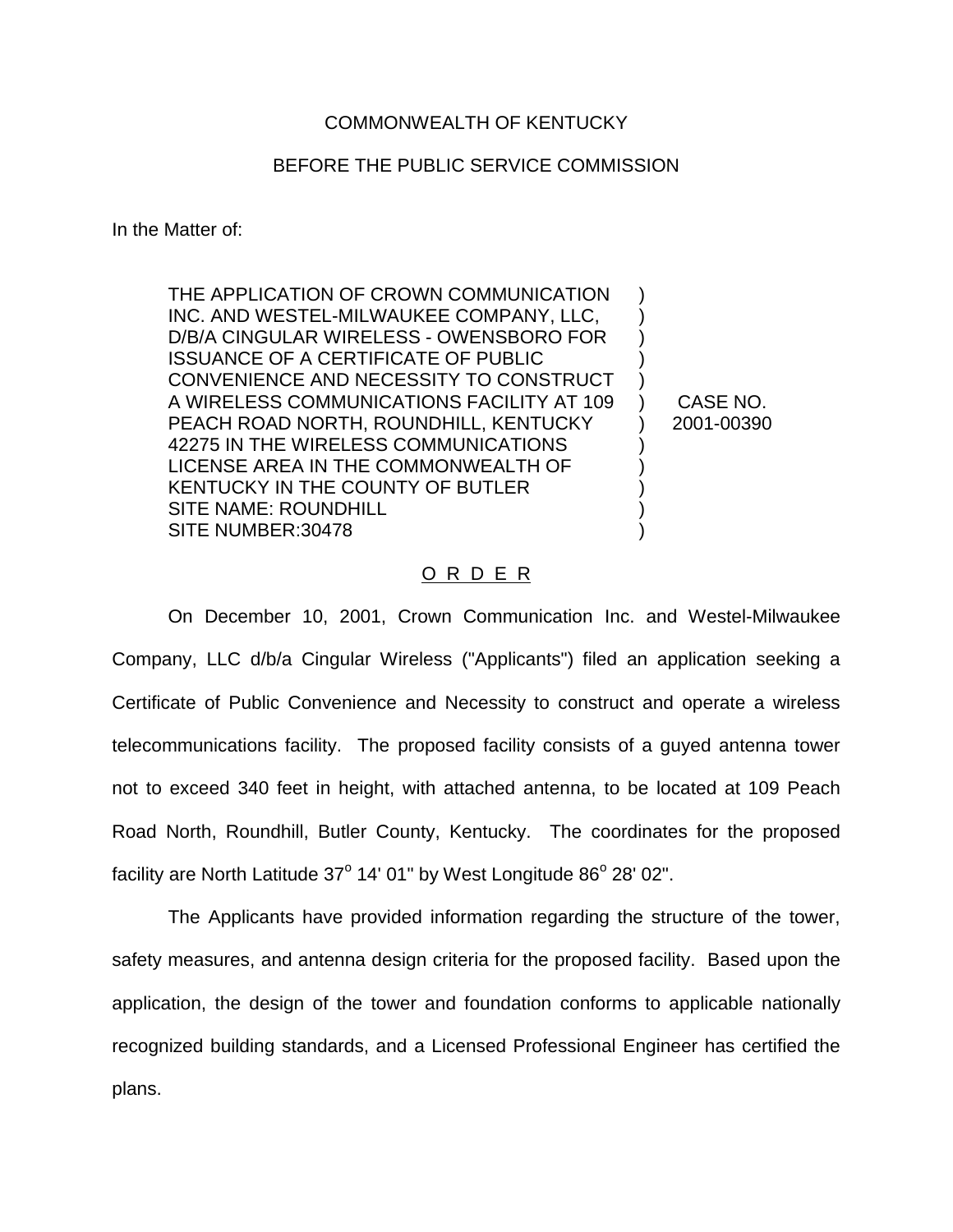Pursuant to 807 KAR 5:063, the Applicants have notified the Butler County Judge/Executive of the proposed construction and, to date, no comments have been filed. The Applicants have filed applications with the Federal Aviation Administration ("FAA") and the Kentucky Airport Zoning Commission ("KAZC") seeking approval for the construction and operation of the proposed facility. Both decisions are pending.

The Applicants have filed evidence of the appropriate notices provided pursuant to 807 KAR 5:063. The notices solicited any comments and informed the recipients of their right to request intervention. To date, no intervention requests have been filed with the Commission.

Pursuant to KRS 278.280, the Commission is required to determine proper practices to be observed when it finds, upon complaint or on its own motion, that the facilities of any utility subject to its jurisdiction are unreasonable, unsafe, improper, or insufficient. To assist the Commission in its efforts to comply with this mandate, the Applicants should notify the Commission if they do not use this antenna tower to provide service in the manner set out in their application and this Order. Upon receipt of such notice, the Commission may, on its own motion, institute proceedings to consider the proper practices, including removal of the unused antenna tower, which should be observed by the Applicants.

The Commission, having considered the evidence of record and being otherwise sufficiently advised, finds that the Applicants have demonstrated that a facility is necessary to provide adequate utility service and therefore a Certificate of Public Convenience and Necessity to construct the proposed facility should be granted.

-2-